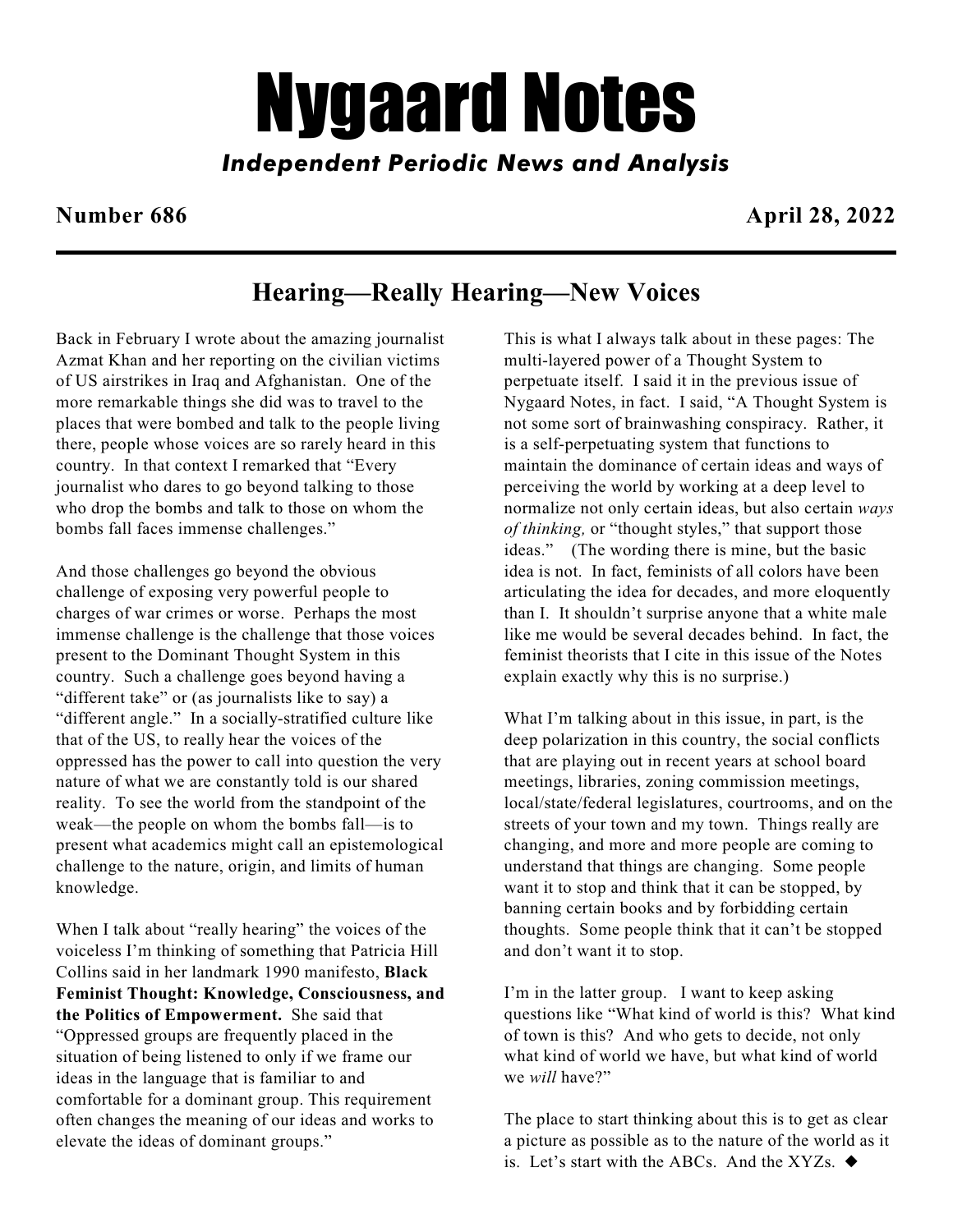Greetings,

There's a building I pass by every day on my way to work, a building that was burned two years ago in the uprising that followed the murder of George Floyd. It was burned along with the  $3<sup>rd</sup>$  Precinct Station of the Minneapolis Police Department across the street, the station for the precinct where Mr. Floyd was killed. Every day I notice the plaintive question spray-painted on the side of this building: "Can you hear us *now*?"

As this issue of Nygaard Notes attempts to show, if we really want to understand the nature of our society—if we want to *change* our society—it's crucially important that we do hear these voices, the voices of the dispossessed, the marginalized, the alienated.

This is what I consider to be one of the main points of Feminist Standpoint Theory, which is the theory that is the focus of this issue of the Notes. But it goes even deeper than that, asking "How do we know anything?"

The answer to this question falls in the realm of social epistemology, although one needn't use big words to talk about it. In fact, a big part of the reason I talk about it in this issue of the Notes is because it's the core idea behind all of the cultural discussions in the news in recent years, discussion about "fake news," misinformation, disinformation, free speech, school curriculum arguments, and on and on. Where to find the "truth"? Who to believe? Looking for "the facts" presented by "objective" reporters.

It's quite confusing, isn't it?

Part of the reason we're fighting so much is that some of the basic questions about what kind of society we have—what kind of society we *want* to have—are being called into question, are being debated. Of course, members of oppressed groups have always called into question the nature of the society that raises some people up and pushes others down. But those voices are louder now than they have been for a long time. This issue of the Notes seeks to amplify them, to echo in solidarity the wisdom that they represent. May it inspire you to do the same.

As always, I'd love to hear what you think of this extra-long issue. You know where to find me. Always listening,

Nygaard

# **Knowing our ABCs... AND our XYZs**

In her 1991 book "Whose Science? Whose Knowledge?: Thinking from Women's Lives," Sandra Harding states that, "[In] a society structured by gender hierarchy, 'starting thought from women's lives' increases the objectivity of the results of research by bringing scientific observation and the perception of the need for explanation to bear on assumptions and practices that appear natural or unremarkable from the perspective of the lives of men in the dominant groups. Thinking from the perspective of women's lives makes strange what had appeared familiar, which is the beginning of any scientific inquiry."

Members of different social groups tend to see things differently. Consider the following examples offered by Terri Elliot in her famous essay "Making Strange What Had Appeared Familiar":

"Person A approaches a building and enters it unproblematically. As she approaches she sees something perfectly familiar which, if asked, she might call The Entrance. Person X approaches the same building and sees a great stack of stairs and the glaring lack of a ramp for his wheelchair.

"Person B arrives at the first meeting of yet another literature class in a familiar building where he is accustomed to taking notes on The Professor's interpretation of various well-known books [of the literary canon]. Person Y finds herself in a room full of white people listening to one white person tell them what he thinks all these dead white people were trying to say when they wrote these books.  $\vec{v}$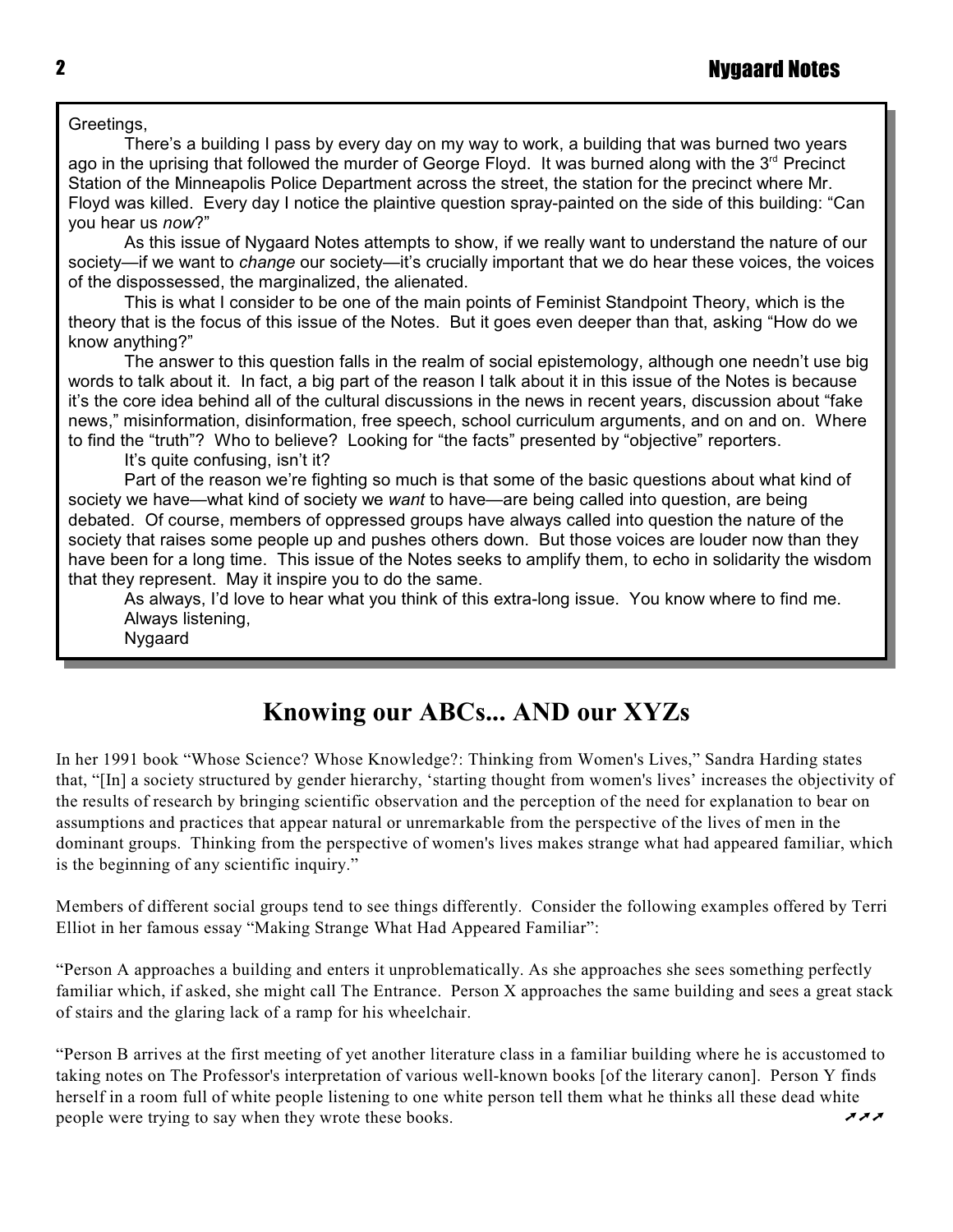$\rightarrow \rightarrow$  "Person C attends an interesting colloquium on the philosophy of religion in which he hears theorizing about the creative powers of That-than-which-nothing greater-can-be-thought. Person Z hears a whirring buzz of all-too-familiar words: 'He' and 'Him' and 'His nature' and 'His freedom' and 'His power.'

"The perspectives of the lives of persons X, Y and Z make strange what had appeared familiar in each case. Persons A, B and C do not see what X, Y and Z do. We might say X, Y and Z are epistemically privileged." [That's how an academic says that X, Y and Z probably have access to some stuff, or to some insights, that A, B and C do not.]

"We might say, alternatively, that A, Band C have the privilege of ignorance... [and] we'll ask: Why the difference? What do X, Y and Z have that A, B and C do not? Do they gain these insights as a result of their experiences? Are these insights unattainable for A, B and C?"

Elliot's academic examples may not resonate well with the more than half of USAmericans (including Nygaard!) who do not have a college degree, so here is an example from my life:

There was a fight underway on East Lake Street, near my home, and a mixed crowd of people saw a police car arrive on the scene. Some people's (A, B and C's) response was "Oh good! The police are here!" Other people's (X, Y and Z's) response was "Oh no! The police are here!" When Elliot and other feminist thinkers talk about things seeming "strange" or "familiar" the point they are making is that, in a culture that is stratified by race, gender, class, age, able-bodied status, and so forth, the lived experiences of people assigned to certain groups is going to be different than the lived experiences of people assigned to other groups.

And it's not random. That is, since one's point of view is shaped by one's experience, then the standpoint from which one sees things will tend to reflect one's place in the social hierarchy. And that's almost the definition of "standpoint," which my dictionary defines as "an attitude to or outlook on issues, typically arising from one's circumstances or beliefs."

Take the previous paragraph, for example. It's likely that the "circumstances or beliefs" of people reading this essay will tend to make the logic of that paragraph either obvious or nearly incomprehensible. How to explain this? The place to start is a sociological set of ideas known as Feminist Standpoint Theory. Let's go there now.

# **Feminist Standpoint Theory and the Construction of Knowledge**

This essay will attempt to explain the basics of Feminist Standpoint Theory, or FST, what it is and why it is so important for anyone trying to understand how the world works. I'll quote a number of philosophers along the way, which makes me want to cite the famous comment by Karl Marx: "The philosophers have only interpreted the world, in various ways. The point, however, is to change it." The brilliant women I'll be quoting would certainly agree.

Back in 2019, in Nygaard Notes #646, I discussed a remarkable essay written in 1958 by sociologist Herbert Blumer entitled **Race Prejudice as a Sense of Group Position.** In the very first paragraph Blumer explains the nature of the sociological approach to understanding racism ("race prejudice"). He says that we need to view racism as a *grouping and ranking process* rather than as a matter of individual emotional reactions. This different way of looking at racism, Blumer says, "shifts study and analysis from a preoccupation with feelings as lodged in individuals to a concern with the relationship of racial groups. It also shifts scholarly treatment away from individual lines of experience and focuses interest on the collective process by which a racial group comes to define and redefine another racial group."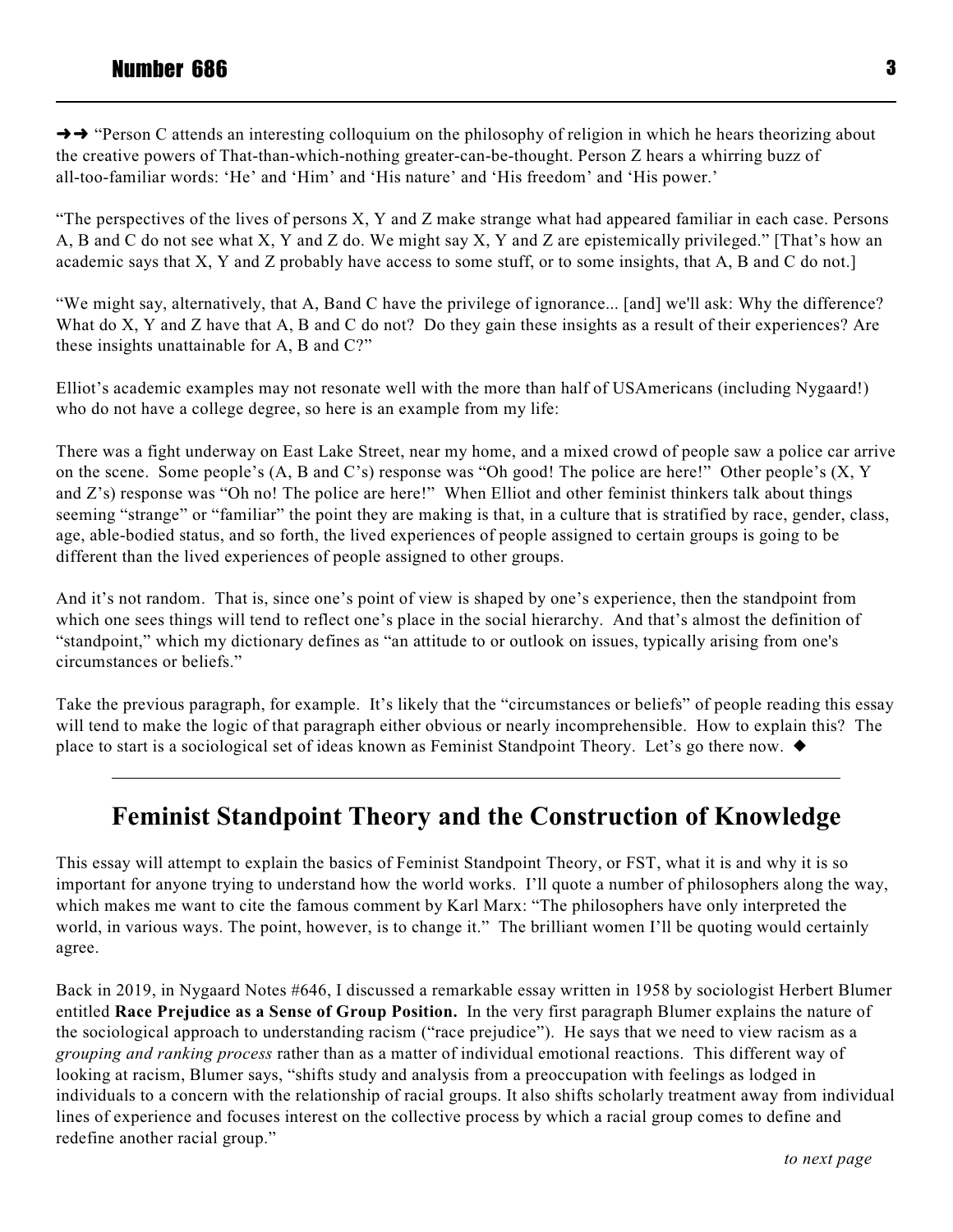#### **FST** *from page 3*

I agree with Blumer, and not only in regard to racism, but other forms of social oppression as well. Consider for instance this definition of patriarchy, offered by Sylvia Walby in 1989: "I shall define patriarchy as a system of social structures, and practices in which men dominate, oppress and exploit women. The use of the term social structure is important here since it clearly implies rejection of both biological determinism, and the notion that every individual man is in a dominant position and every individual woman in a subordinate one."

This sociological idea—that one's life experience is shaped as much by where one stands in society as by one's individual personality or capability—is key to understanding Feminist Standpoint Theory, so keep it in mind as we proceed.

In the previous essay I cited an example of two people approaching a building where one person sees an entrance and the other sees a barrier. It is both, and the key point here is that, due to different life experiences, it is easy for one person to *see* that it is both, while it is difficult for the other to see that it is both. Understanding why this is so, and understanding the implications of this insight, is (in my mind) what FST is all about.

#### **"What Is it About Being Oppressed?"**

FST seeks to answer the question posed by philosopher Terri Elliot: "What is it about being oppressed that gives oppressed classes a privileged point of view from which to see the strangeness of the social relations in which they find themselves?" In reference to the current example, consider that an estimated 75 million people on the planet use a wheelchair. Is it not strange that so many institutions are designed in such a way as to exclude them? Not only do members of the dominant group (which I call "temporarily able-bodied," since some unknown number of us will acquire a disability in our lifetimes) not think this strange; they don't even *notice* it!

Similarly, men tend not to notice the massive evidence of misogyny in the culture, white people are quite often ignorant of the racism that privileges us, high earners are allowed to believe that their success is due solely to their own talent and hard work, and so forth. These are examples of the "privilege of ignorance" that Terri Elliot was talking about.

FST is all about "epistemology," which is the study of knowledge. How do we know what we know? Standpoint theorists suggest that one's place in a stratified social system gives one an advantage—or a disadvantage—when we try to understand how the world works.

Encyclopedia Britannica tells us that the term "Standpoint Theory" was coined by philosopher Sandra Harding "to categorize epistemologies that emphasize women's knowledge. She argued that it is easy for those at the top of social hierarchies to lose sight of real human relations and the true nature of social reality and thus miss critical questions about the social and natural world in their academic pursuits."

I remarked back in 2014 that "The higher one goes in a power pyramid, the harder it is to see reality, and that ignorance endangers us all." This is what FST theorists have been talking about for decades!

Harding (as paraphrased by Elliot) notes here that: "Research is to be done from the *perspective* of women's lives, and the theory is called '*feminist* standpoint theory', not 'women's standpoint theory'. The Internet Encyclopedia of Philosophy broadens the point, saying that "Research, particularly that focused on power relations, should begin with the lives of the marginalized."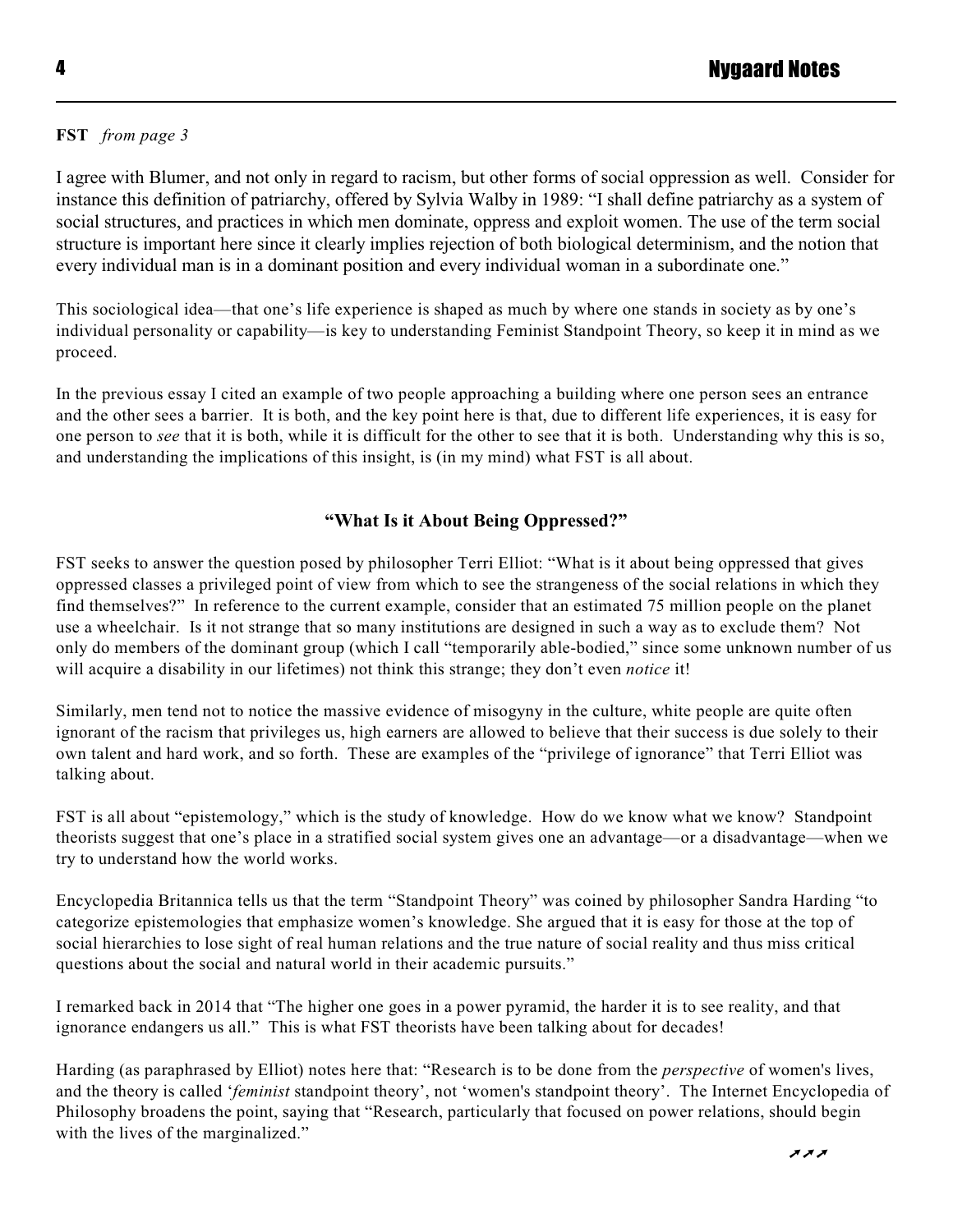#### **Individuals. And Groups.**

Members of oppressed or marginalized groups are all individuals. At the same time, members of a given group share certain life experiences to which they are subjected not as individuals, but *due to their perceived membership in the identified group.* That's how oppression works.

The Internet Encyclopedia of Philosophy tells us, "Feminist standpoint theorists point out that, in order to survive within social structures in which one is oppressed, one is required to understand practices of oppression, to understand both oppressed and oppressor; but, this epistemic bi-polarity is neither required of, nor available to, the dominant." To put that in plain language, in order to survive, the weaker must understand the stronger. But the stronger can survive just fine without understanding the weaker. Humans don't even notice when we step on an insect. But it is dead just the same.

Shared life experiences do not magically bestow insight or wisdom upon members of oppressed groups. People with darker skin are not automatically smarter, women do not invariably have more wisdom, poor people's poverty does not bestow upon them expertise in economics. But whatever insight or wisdom one builds from the raw materials of one's life, it cannot be denied that the world as seen by the members of privileged groups is a different place than the world as seen by those lacking privilege.

In the book "Feminist Research Practice: A Primer" we read that "a standpoint is achieved as a consequence of analysis from a specific social actor, social group, or social location rather than available simply because one happens to be a member of an oppressed group or share a social location. Rather than view standpoints as individual possessions of disconnected actors, most standpoint theorists attempt to locate standpoint in specific community contexts with particular attention to the dynamics of race, class, and gender."

In summary, here is how the Internet Encyclopedia of Philosophy succinctly (if a bit academically) says what I think I've just said: "Feminist standpoint theorists make three principal claims: (1) Knowledge is socially situated. (2) Marginalized groups are socially situated in ways that make it more possible for them to be aware of things and ask questions than it is for the non-marginalized. (3) Research, particularly that focused on power relations, should begin with the lives of the marginalized."

In the first essay in this issue of the Notes I said that I want to keep asking questions like What kind of world is this? And who gets to decide, not only what kind of world we have, but what kind of world we *will* have? I said that the place to start thinking about this is to get as clear a picture as possible as to the nature of the world as it is. Feminist Standpoint Theory suggests that the place to begin our research is to tune in to the hardest-to-hear voices, the voices of those for whom the current system does *not* work well, the voices of the people that society tells us are the Other.

"Can you hear us *now*?"

It used to be all but impossible in this culture to hear these voices. Now, thanks to the Internet, and changing demographics, and the endless work of activists and journalists and scholars of all stripes, we CAN hear these voices. It's up to all of us to not only listen, but to act on what we learn.  $\blacklozenge$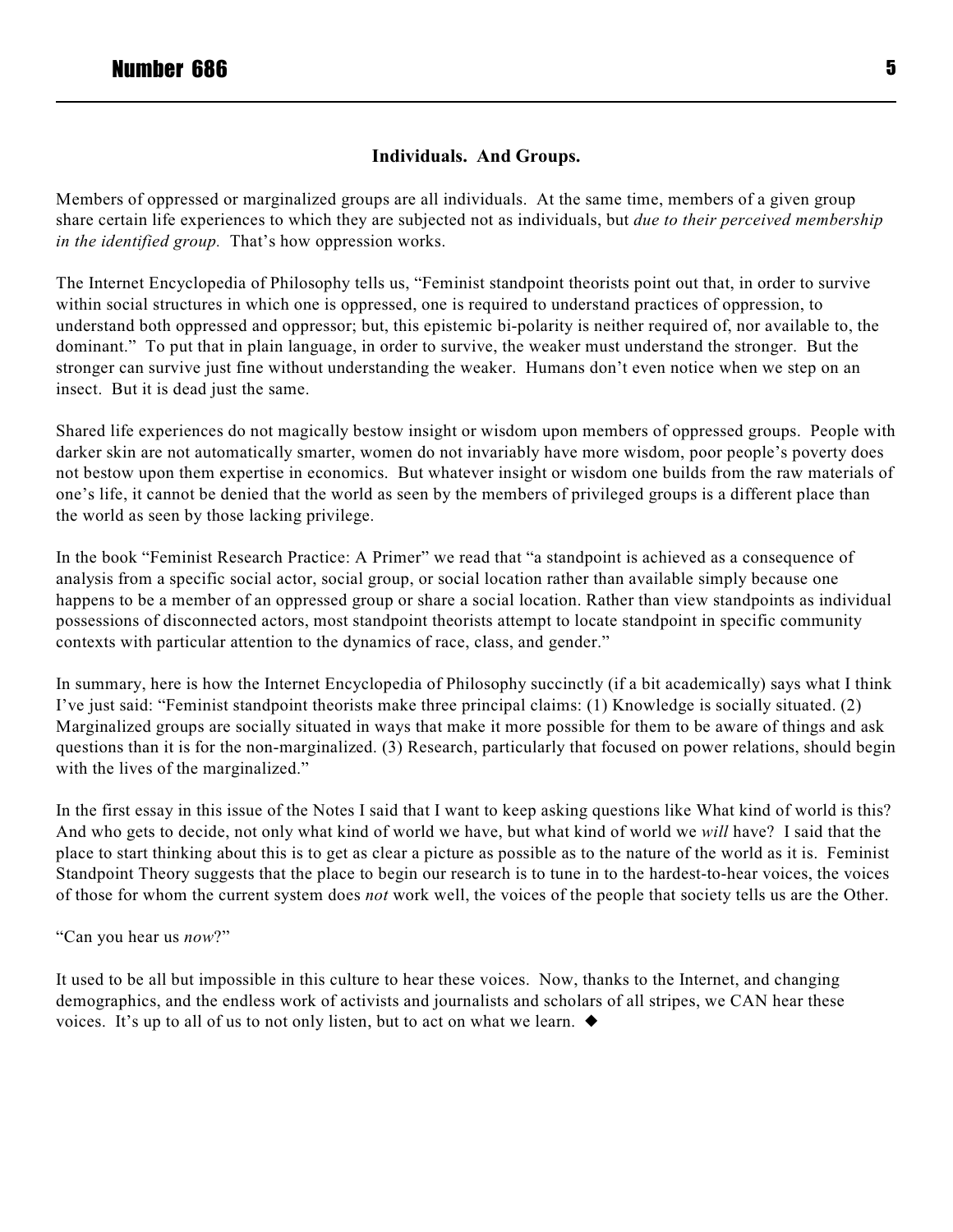# **Social Knowledge Tidbits**

Part of the reason that this issue of Nygaard Notes took a long time to get to you (again!) is that I kept running across all of these terribly interesting things that, in various ways, shed light on a never-ending fascination of mine. Namely, the social construction of reality.

What the heck does that mean, you may ask. Here are a couple of quotations that touch on that never-ending fascination. My brain hasn't gotten clear enough on it to write a regular Notes on the subject, but I think you'll find these little tidbits interesting.

#### **Tidbit 1: Social Epistemology**

If you read between the lines of this issue of Nygaard Notes, you might think that I am saying that knowledge itself is a social construction. Well, I sort-of am saying that.

If I were more academic, my never-ending fascination could be referred to as "epistemology." A sub-discipline is known as "social epistemology," and when I looked it up in the Stanford Encyclopedia of Philosophy (SEP) I found an interesting reference to a philosopher about whom I have written in these pages, due to his influence on the thinking of the "Founding Fathers" of the USA. That philosopher is John Locke, and here's what the SEP says:

"According to the most influential tradition in (Western) epistemology, illustrated vividly by René Descartes (1637), standard epistemology has taken the form of individual epistemology, in which the object of study is how epistemic agents, using their personal cognitive devices, can soundly investigate assorted questions. Descartes contended that the most promising way to pursue truth is by one's own reasoning. The remaining question was how, exactly, truth was to be found by suitable individualistic maneuvers, starting from one's own introspected mental contents. Another major figure in the history of the field was John Locke (1690), who insisted that knowledge be acquired through intellectual self-reliance. As he put it, "other men's opinions floating in one's brain" do not constitute genuine knowledge."

The Encyclopedia follows that comment with this—tongue-in-cheek?—comment that illustrates why I consider myself a Social Epistemology kind of guy: "In contrast with the individualistic orientations of Descartes and Locke, social epistemology proceeds on the commonsensical idea that information can often be acquired from others." That commonsensical idea is one that animates this issue of Nygaard Notes, I might add.

### **Tidbit 2: Buddhism and Social Reality**

Here's a comment about how social forces—that is, human-created systems—shape our lives. I found it on page 12 of a 1998 book called Buddhism Without Beliefs:

"The contemporary social engagement of dharma practice is rooted in awareness of how self-centered confusion and craving can no longer be adequately understood only as psychological drives that manifest themselves in subjective states of anguish. We find these drives embodied in the very economic, military, and political structures that influence the lives of the majority of people on earth. Harnessed to industrial technologies, the impact of these drives affects the quality of the environment; the availability of natural resources and employment; the kinds of political, social, and financial institutions that govern peoples' lives. Such a socially engaged vision of dharma practice recognizes that each practitioner is obliged by an ethics of empathy to respond to the anguish of a globalized, interdependent world."

I highly recommend the book! It's short, only 144 pages. If you read it you'll know what "dharma practice" is, among other things.  $\blacklozenge$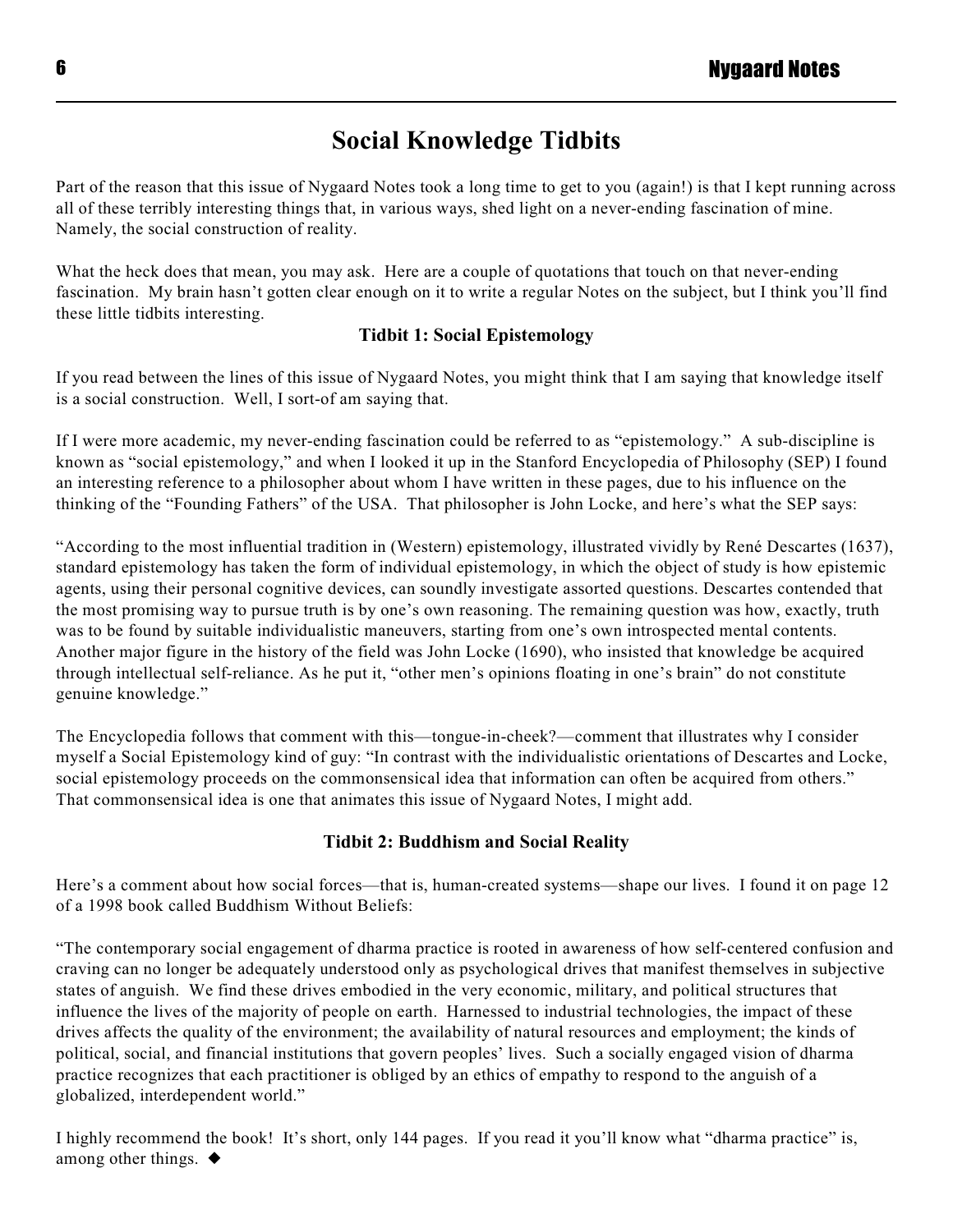# **Learn About Standpoint Theory**

If you want to know more about Feminist Standpoint Theory, here is a list of a few sources that I used in preparing this issue of Nygaard Notes. If you do try to look them up and have trouble finding or accessing them, I may be able to help. Just ask me.

Anderson, Elizabeth. 2011. "Feminist Standpoint Theory." Feminist Epistemology and Philosophy of Science, Stanford Encyclopedia of Philosophy. 2011. Web. June 2014.

Harding, Sandra. 1991. Whose Science? Whose Knowledge?: Thinking From Women's Lives. Ithaca, New York: Cornell University Press.

Hartsock, Nancy C. M. 1983. "The Feminist Standpoint: Developing the Ground for a Specifically Feminist Historical Materialism." In Discovering Reality: Feminist Perspectives on Epistemology, Metaphysics, Methodology and Philosophy of Science, edited by Sandra Harding and Merrill B. Hintikka, 283-310. Boston, MA: D. Reidel Publishing Company.

Hekman, Susan. "Truth and Method: Feminist Standpoint Theory Revisited." Signs 22:2, pp. 341-365.

Intemann, Kristen. 2010. "25 Years of Feminist Empiricism and Standpoint Theory: Where Are We Now?" Hypatia 25.4: 778-796.

Keller, Evelyn Fox. "Gender and Science." Psychoanalysis and Contemporary Thought. September 1978: 409-433.

Wylie, Alison. 2012. "Feminist Philosophy of Science: Standpoint Matters." Presidential Address delivered to the Pacific Division APA, in Proceedings and Addresses of the American Philosophical Association, 86.2: 47-76. ♦

# **"Quote" of the Week:** *"The Value of Diverse Forms of Knowledge"*

This issue's "Quote" is from the Sixth Assessment Report of the Intergovernmental Panel on Climate Change, released on February 28, 2022. On the  $9<sup>th</sup>$  page of the 35-page "Summary for Policymakers" we read the following:

"This report recognises the value of diverse forms of knowledge such as scientific, as well as Indigenous knowledge and local knowledge in understanding and evaluating climate adaptation processes and actions to reduce risks from human-induced climate change. [This Sixth Assessment Report (AR6) of the Intergovernmental Panel on Climate Change] highlights adaptation solutions which are effective, feasible, and conform to principles of justice. The term climate justice, while used in different ways in different contexts by different communities, generally includes three principles: *distributive justice* which refers to the allocation of burdens and benefits among individuals, nations and generations; *procedural justice* which refers to who decides and participates in decision-making; and *recognition* which entails basic respect and robust engagement with and fair consideration of diverse cultures and perspectives."